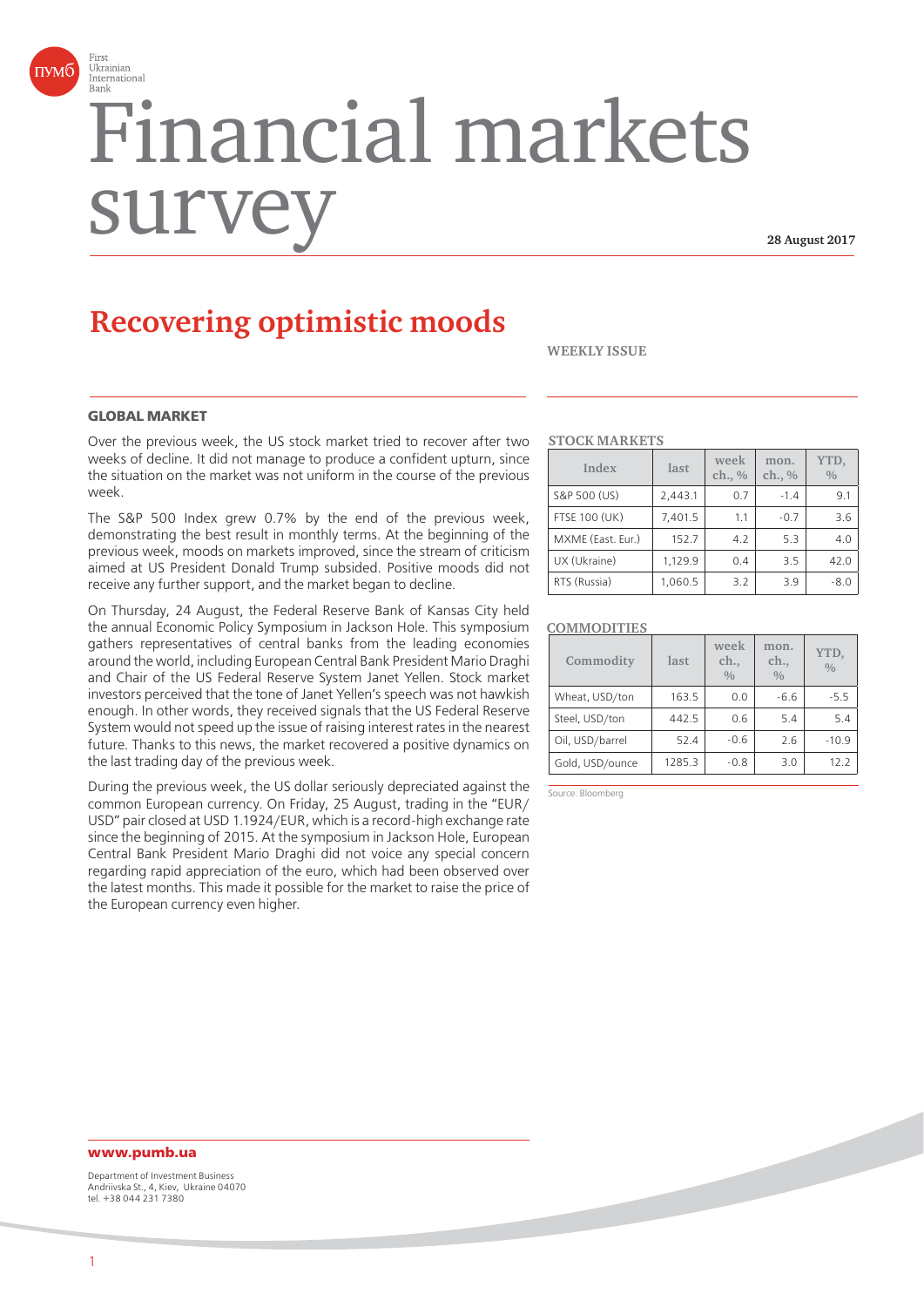

#### **MACROECONOMICS**

#### **Industrial output**

According to information of the State Statistics Service, industrial output shrank 2.2% in July 2017 compared to July 2016 (with due consideration for an adjustment to the calendar days effect). Compared to June 2017, industrial output dropped 1.3%. Over January-July 2017, industrial output shrank 0.7% year-on-year.

Output in mining industry fell 9.4% year-on-year in July 2017. In particular, coal production dropped 26.8%. Output in the delivery of electricity, gas and vapor shrank 11.9%.

Output in processing industry slowed down in July and landed at 2.5% year-on-year. In particular, output in steel industry and oil refining declined.

In July 2017, the country registered growing output of investment goods and durable and non-durable consumer goods. Output of intermediate goods and energy generation shrank.

#### **BOND MARKET**

At a tender to place internal government bonds held on 22 August, the Ministry of Finance of Ukraine offered bonds maturing in one year. Market participants were not active: only one market player purchased the abovementioned internal government bonds for the total of UAH 100 million. The weighted average interest rate for the above-mentioned bonds stood at 14.40% per annum.

#### **NBU OPERATIONS**

In the course of the previous week, the National Bank did not allocate refinancing loans to commercial banks.

The total sum of NBU deposit certificates placed during the previous shortened week (3 business days), 21-23 August, reached UAH 19.0 billion, including overnight certificates of deposit totaling UAH 11.9 billion. The interest rate for overnight certificates of deposit continued to stay at 10.50% per annum. The earning rate for deposit certificates maturing in fourteen days totaled 12.50% per annum.

During the previous week, the overall level of the banking system liquidity went down. The reason behind this decline was a serious drop in the volume of deposit certificates in circulation.

#### **STOCK MARKET**

During the previous week, the dynamics of the Ukrainian stock market was not uniform. After going down on Monday, 21 August, the Ukrainian Exchange (UX) Index registered a serious growth already on Tuesday, 22 August. However, the Ukrainian Exchange (UX) Index slipped a little and closed at 1,129.90 on Wednesday, 23 August, which was the last trading day of the previous week, registering weekly growth at 0.4%.

The UX Index grew 3.5% in monthly terms and 42.0% since the beginning of the current year.

#### **LATEST MACROECONOMIC DATA**

| Indicator                                                | Value |  |
|----------------------------------------------------------|-------|--|
| Industrial output change in July 2017, %<br>year-on-year |       |  |

Source: the State Statistics Service

#### **THE RESULTS OF PLACING INTERNAL GOVERNMENT BONDS**

| Date<br>$\alpha$ f<br>place-<br>ment | Type<br>$\alpha$ f<br>internal<br>govern-<br>ment<br>bonds | Weig-<br>hted<br>average<br>rate | Submit./<br>satisfied<br><b>bids</b> | Funds<br>raised,<br><b>UAH</b> mi<br><i>llions</i> |
|--------------------------------------|------------------------------------------------------------|----------------------------------|--------------------------------------|----------------------------------------------------|
| 22 Aug.                              | 322 days                                                   | 14.40%                           | 1/1                                  | 100.00                                             |

Source: the Ministry of Finance of Ukraine

#### **BANKING SYSTEM LIQUIDITY**



#### **THE UX INDEX**



Source: Ukrainian Exchange

#### **Ukraine**

 **28 August 2017**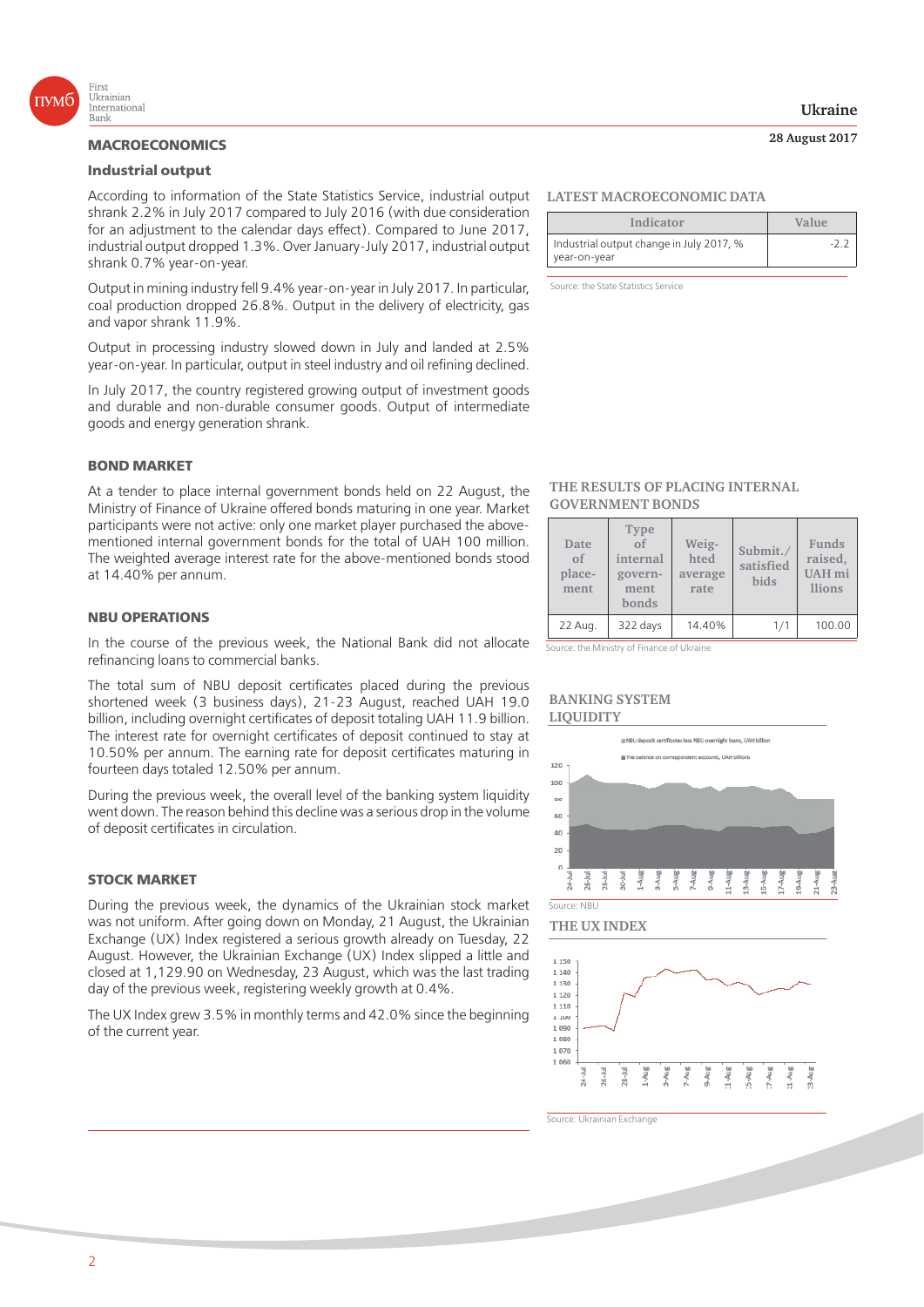

#### **FOREIGN EXCHANGE MARKET**

During the previous week, rapid appreciation of the Ukrainian national currency stopped. On Tuesday, 22 August, the market made a U-turn, and the exchange rate began to grow. On the last trading day of the previous week – Wednesday, – the exchange rate was registered at UAH 25.55/ USD.

In the course of the previous week, trading on the interbank foreign exchange market ranged within the following limits: UAH 25.40-25.50/ USD on Monday, 21 August, UAH 25.42-25.49/USD on Tuesday, 22 August, UAH 25.50-25.60/USD on Wednesday, 23 August.

The maximum foreign exchange sales volumes were registered on Monday, 21 August: USD 194 million (all currencies), including sales of the American currency alone for the total of USD 159 million.

The overall weekly foreign exchange sales volumes on the interbank foreign exchange market totaled USD 0.568 billion. On Monday, 21 August, the National Bank held a tender to purchase foreign exchange from banks. The regulator purchased USD 51 million out of USD 52 million offered by banks. The weighted average exchange rate at this tender landed at UAH 25.46/USD. At the previous tender, which took place on 17 August, the weighted average exchange rate totaled UAH 25.51/USD.

#### **INTERBANK LENDING MARKET**

Over the previous week, the cost of interbank loans remained unchanged. Rates for overnight loans ranged within the limits of 10.50-12.50% per annum. The cost of weekly and monthly resources was registered at 10.00-13.00% per annum and 11.00-13.50% per annum respectively.

During the previous week, the dynamics of the balance on correspondent accounts was positive. As of Wednesday morning, 23 August, the balance on correspondent accounts totaled UAH 48.1 billion.

# **EXCHANGE RATE (UAH/USD)**



Source: NBU

3

# **Ukraine**

 **28 August 2017**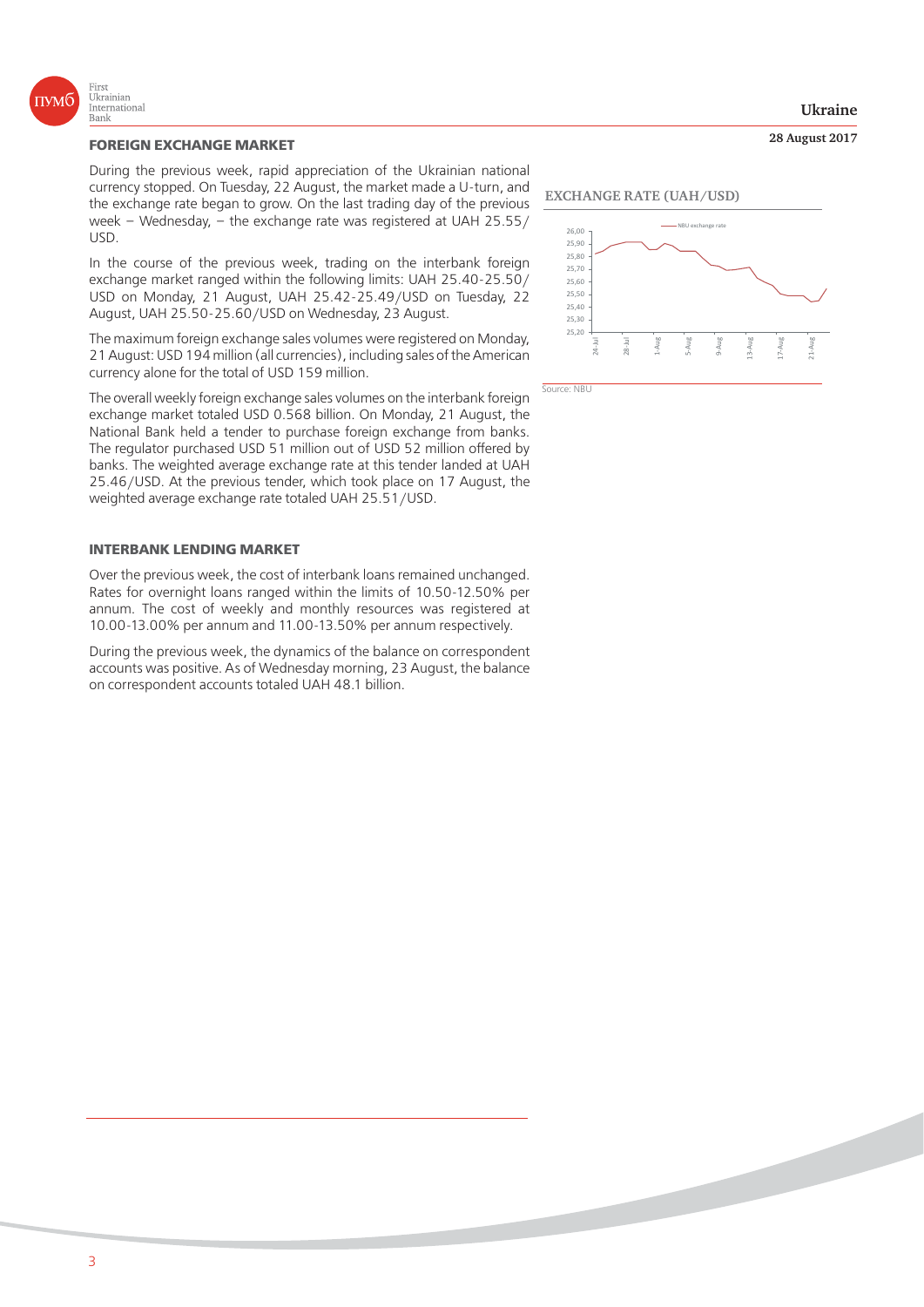

# **Ukraine**

# **28 August 2017**

# **UKRAINE'S MACROECONOMIC INDICATORS**

| Indicator                                                                    | 2015    | 2016   | 2017                      |
|------------------------------------------------------------------------------|---------|--------|---------------------------|
| GDP, %                                                                       | $-9.9$  | 2.3    | 2.5<br>(first quarter)    |
| Industrial output, %                                                         | $-13.4$ | 2.4    | $-2.2$<br>$(\text{July})$ |
| Consumer price growth, % year-<br>on-year                                    | 43.3    | 12.4   | 15.9<br>$(\text{July})$   |
| Producer price growth, % year-<br>on-year                                    | 25.4    | 35.7   | 23.3<br>$(\text{July})$   |
| Balance of trade, USD billions                                               | $-1.7$  | $-5.4$ | $-2.3$<br>(January-June)  |
| Weighted average interbank<br>exchange rate, annual average,<br>UAH/USD      | 21.85   | 25.55  | 26.65<br>(January-July)   |
| Weighted average interbank<br>exchange rate, by year end, UAH/<br><b>USD</b> | 24.00   | 27.19  | 25.85<br>$(\text{July})$  |
| Banking system assets, % of growth                                           | $-4.7$  | 0.2    | 0.6<br>(January-July)     |

Source: the State Statistics Service, NBU